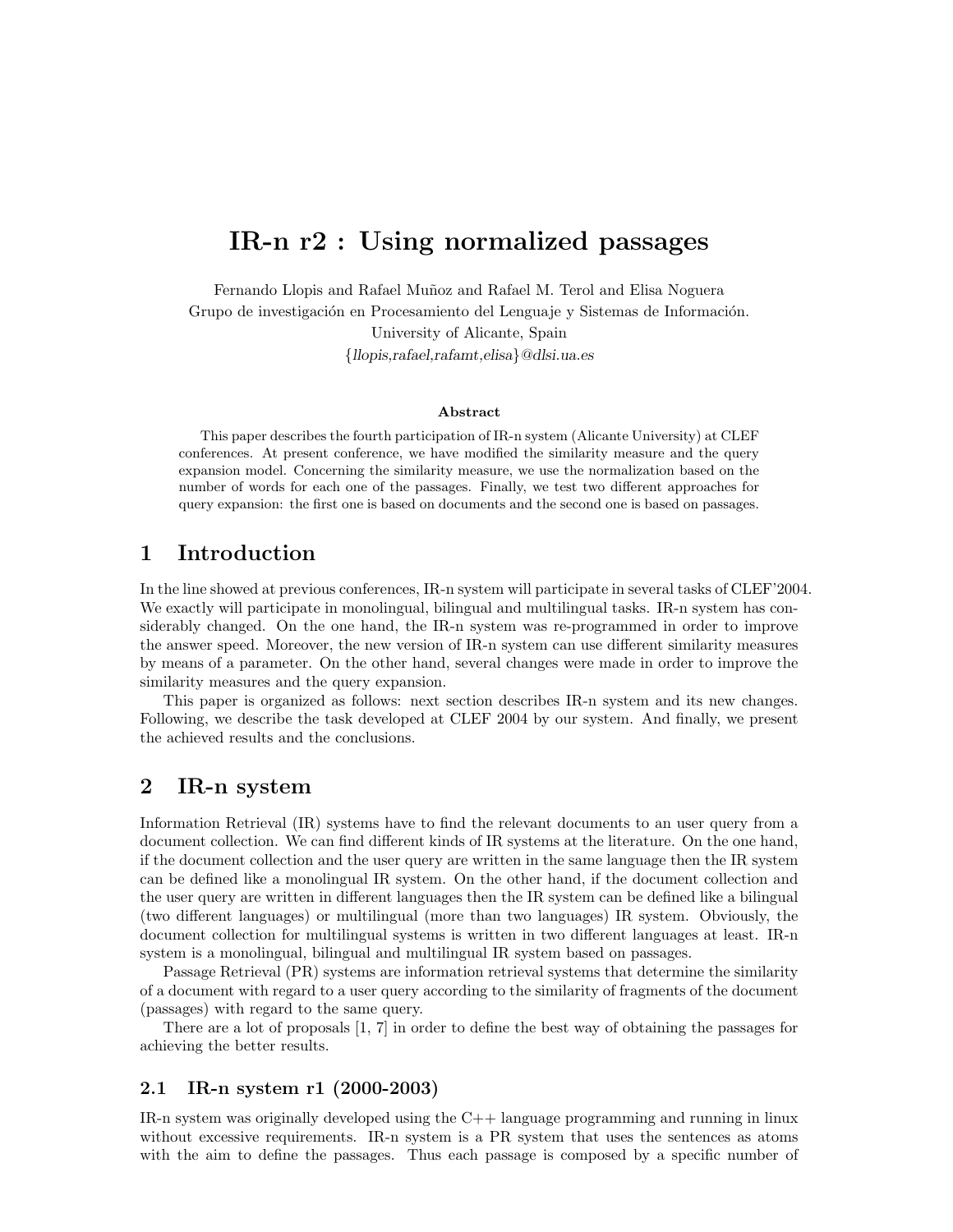sentences. This number depends in a great measure of the collection used. For this reason, the system requires a training phase to improve its results. IR-n system uses overlapping passages in order to avoid that some documents can be considered not relevant if it appears words of the question in adjacent passages.

From the beginning, IR-n system used the traditional cosine measure [14]. However, further experiments were performed using other similarity measures which results were better than the previous ones. The similarity measures used by IR-n system differ from traditional IR systems. For example, IR-n does not use normalization factors related to the passage or document size. This is due to the fact that passage size is the same for all documents. So, IR-n system calculates the similarity between a passage  $P$  and the user query  $q$  in the following way:

$$
sim(Q, P) = \sum_{t \in Q \land P} (w_{Q,t} \cdot w_{P,t})
$$
\n(1)

where:

$$
w_{Q,t} = freq_{q,t} \cdot \log_e(\frac{N - freq_t}{freq_t})
$$
\n
$$
(2)
$$

$$
w_{P,t} = 1 + \log_e(1 + \log_e(freq_{p,t} + 1))
$$
\n(3)

where  $freq_{Y,t}$  is the number of appearances or the frequency of term t in the passage or in the question Y. N is the total number of documents in the collection, and  $freq_t$  is the number of different documents that contain term t.

Once the system caculates this score for each one of the passages, it is necessary to determine the similarity of the document that contains these passages. All PR systems calculate the similarity measure of the document according to the similarity measure of their passages using the sum of similarity measures for each passage or using the best passage similarity measures for each one of the documents. The experiments performed in [6] have been re-run by IR-n system, obtaining better results when the use of the best passage similarity measures was performed as the similarity measure of the document.

Our approach is based on the fact that if a passage is relevant then the document is also relevant. In fact, if a PR system uses the sum of every passage similarity measure then the system has the same behaviour as a document-based IR system adding proximity concepts.

Moreover, the use of the best passage similarity measure offers the possibility to retrieve the best passage, thus further improving the search process.

IR-n system calculates the similarity measure of the document based on the best passage similarity measure in the following way:

$$
sim(Q, D) = \max_{\forall_i, P_i \in D} sim(Q, P_i)
$$
\n(4)

According to most of IR systems, IR-n system uses also techniques of query expansion. Originally, first release of IR-n system [9] incorporated synonyms to the original query obtaining worse scores that the model without query expansion. After that, we incorporated the model proposed in [3], but the terms that were added to the original question were the most frequent terms of the most relevant passages instead of the most frequent terms of the most relevant documents. The use of these techniques permitted us to improve our results practically in all the performed tests.

#### 2.2 IR-n system r2 (2004)

A set of changes have been developed in our system in order to improve it. These changes are the following:

1. Firstly, we have modified the similarity measure in order to take in account the size of the passages in addition to the number of sentences used in the first release (IR-n r1). For each word, IR-n r1 stored the document and the sentences in which it was found, but did not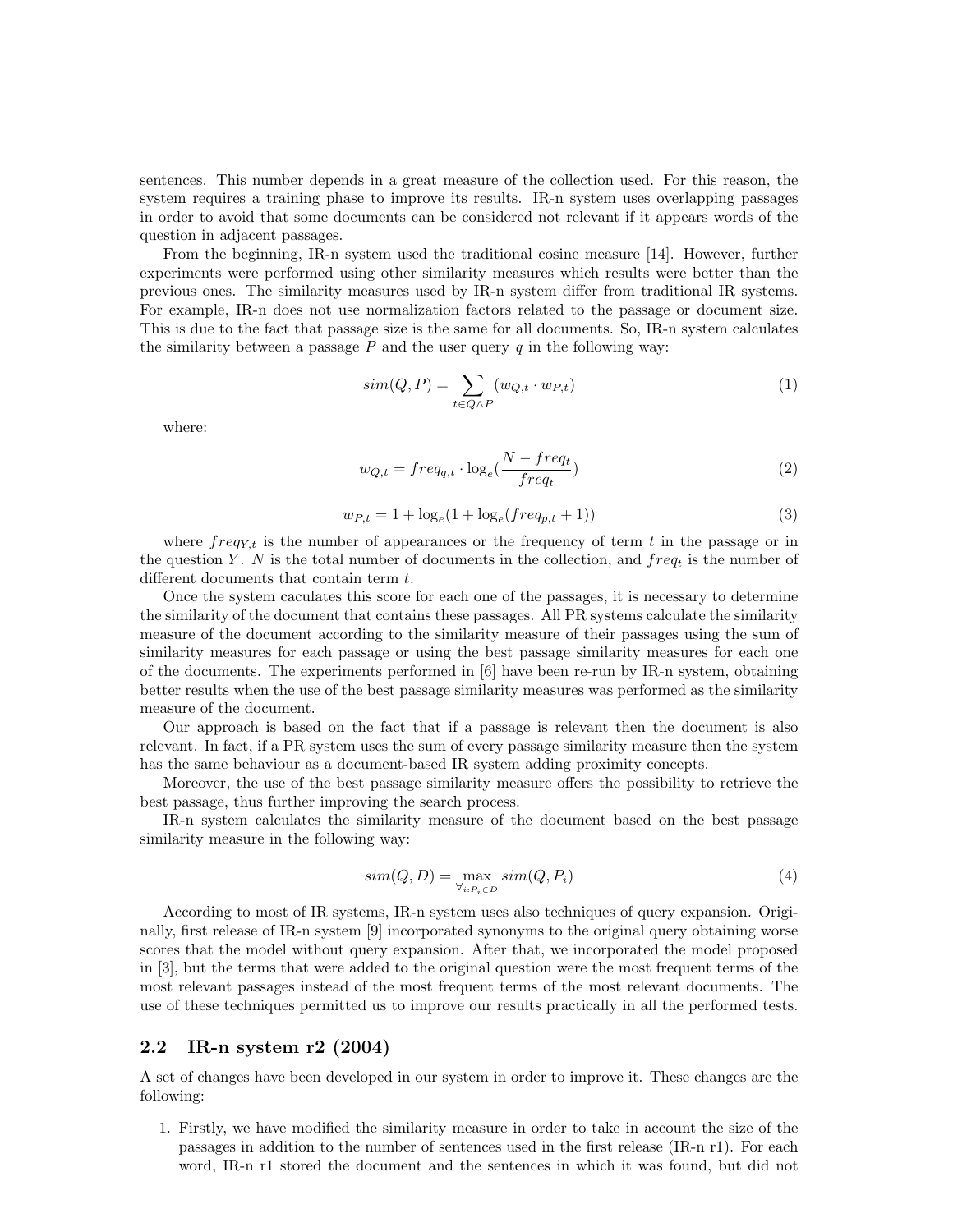store the size of each one of the sentences. In this way, it was not possible to compare the similarities between passages using the size of passages. This fact has supposed an important change in the index task and in the search process. We did some experiments with pivoted cosine and okapi measures. We obtained better results with okapi measure.

- 2. Moreover, the system was updated in order to consider different similarity measures such as Okapi system. In this way, we can test the best setup for each document collection.
- 3. This new release applies techniques of query expansion based on documents. The first release of IR-n system used the most frequent terms in the passages to add them to the original question. The new IR-n release presents a new approach based on adding the most frequent terms in the documents instead of passages.
- 4. One of the most important factor for an information retrieval system is the speed. The first release of IR-n system had a low answer time, nevertheless the system has a delayed time in writing the most relevant passages. This fact caused that if the system used query expansion then the answer time will increase.

In order to obtain these objectives, we have affronted the decision to develop IR-n system r2 practically from the beginning. We decided to use a object oriented approach using  $C++$  as language of implementation. Moreover in parallel way, a IR-n r3 has been developed using the ".net" technology [5]. Nowadays this release is found in an early phase of development, but it has just achieved better results for XML documents.

Also, this year we developed the web searcher of University of Alicante using IR-n system. You can access it from the web of University of Alicante (www.ua.es) or directly (www.tabarca.com).

# 3 IR-n r2 at Clef-2004

This year our system will participate in the following tasks:

- monolingual tasks:
	- French
	- Portuguese
	- Finnish
	- Russian
- bilingual tasks:
	- Spanish-Russian
	- English-Russian
	- Spanish-Portuguese
	- English-Portuguese
- multilingual tasks:
	- English-French-Finnish-Russian

#### 3.1 Monolingual Tasks

We used the main resources available in the web address http://www.unine.ch/info/clef/. We take from this website stemmers and stop-word list for each language. Moreover, we used the program to convert Cyrillic characters into ASCII characters in order to process Russian documents.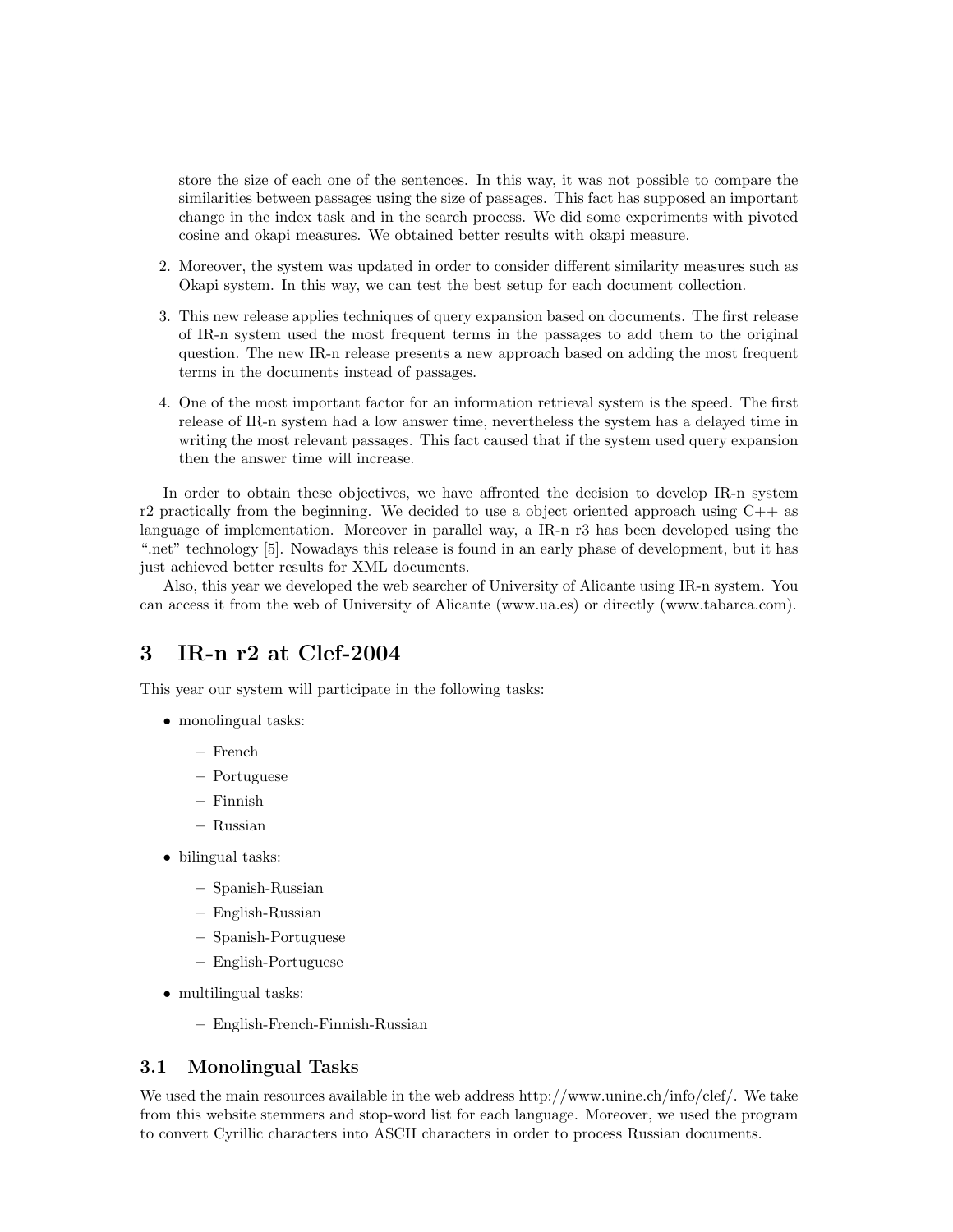Table 1: AvgP without query expansion

|                    | Passage size using number of sentences |                     |
|--------------------|----------------------------------------|---------------------|
| Similarity measure | Normalize okapi                        | no normalized okapi |
| Finnish            | 0.4968                                 | 0.5011              |
| Russian            | 0.4179                                 | 0.4180              |
| French             | 0.4263                                 | 0.4939              |
| English            | 0.5233                                 | 0.4827              |

Nevertheless at the moment to perform the Portuguese task, it was not available a Portuguese stemmer. For this reason, we decide to develop one. We changed the Spanish terminations using the adequate Portuguese ones.

Finnish language presents an additional feature, compound noun. A compound noun usually is composed by the combination of two or more free elements, which are morphemes that can stand on their own and that have their own meaning but together form another word with a modified meaning. We develop an algorithm for splitting compound noun into several words. This fact permitted us to improve the results in the training phase. According to [8], the split process consists on splitting words over 6 letters into known words. Obviously, we can split a word in different ways. For this reason, we use a frequency list extracted from the same corpus. We choose the known words combination that provide the highest frequency with a minimum number of words using the following formula:

$$
argmin_{S} (\prod_{p_i \in S} count(p_i)))^{1/n}
$$
 (5)

The similarity measure used for all languages in monolingual task was okapi measure obtaining the best scores. We developed several test with and without normalization using the passage size. Different scores were achieved according to the language as shows Table 1.

Similar scores were achieved for Finnish and Russian languages with the possibility of using normalization. However, for English language the system achieved best scores using a normalized measures and for French language the best scores were achieved without normalization. This is due to the fact that we have not chosen the same parameters for okapi system or well that in this case is preferably to use other similarity measure.

Different tests were performed in order to add the best approach to query expansion. Moreover, for each test we checked the adequate number of passages and documents should be considered using 5 or 10 words and 5 and 10 documents/passages. The results obtained in the experimentation phase were similar to them obtained in the final tests.

#### 3.2 Bilingual Task

The participation of the system IR-n r2 in the bilingual task this year has been focused on the following language pairs:

- English-Russian
- Spanish-Russian
- English-Portuguese and
- Spanish-Portuguese.

According the strategy used last year by IR-n r1, the bilingual task has been performed merging several translation built by an on-line translator. This strategy is based on the idea that the words that appears in different translations have more relevancy that those that only appear in one translation.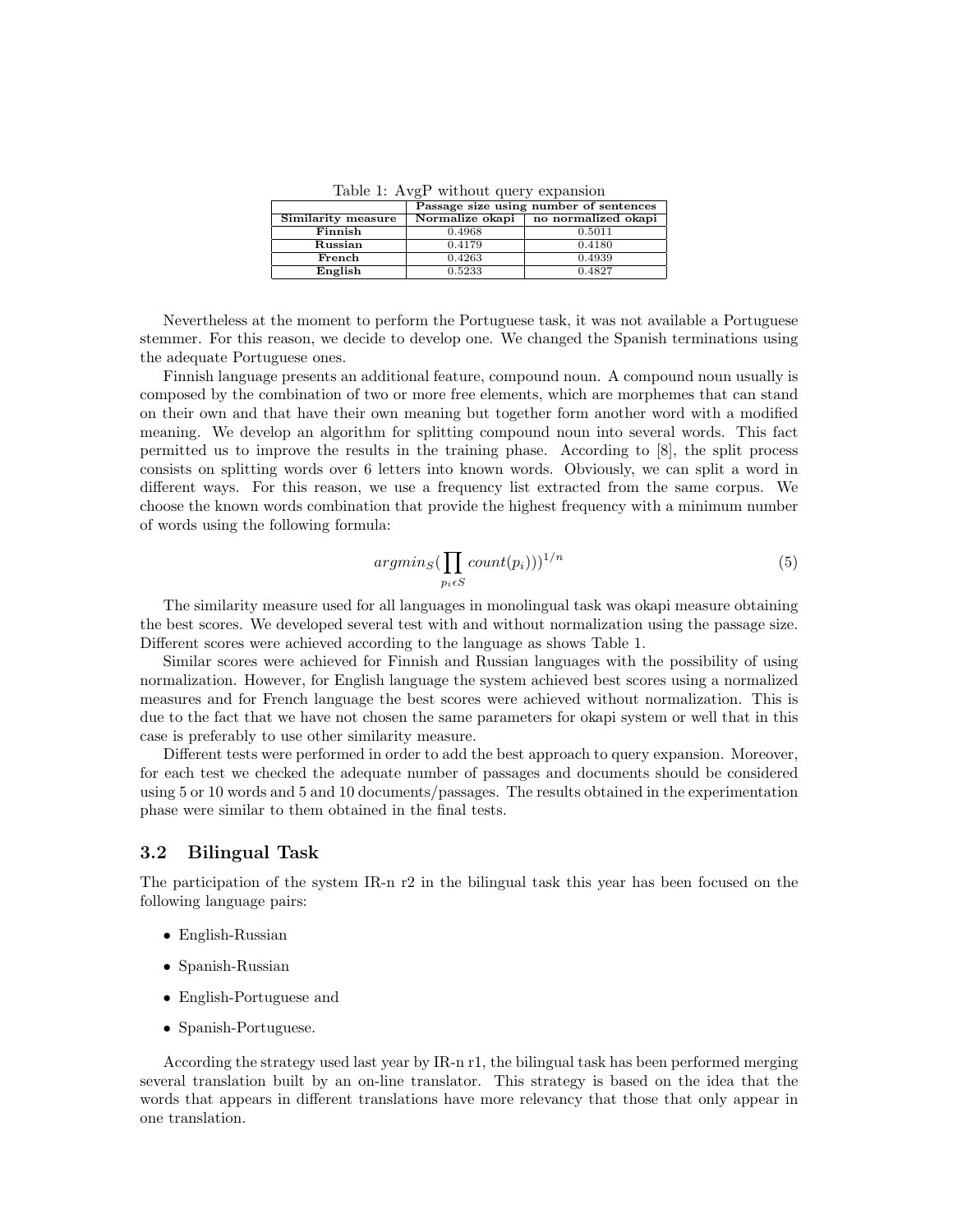| Language   | Run                             | AvgP   | Dif.       |
|------------|---------------------------------|--------|------------|
|            | <b>CLEF</b> Average             | 0.3700 |            |
| Russian    | nexp                            | 0.4809 | $+29.97\%$ |
|            | pexp                            | 0.4733 |            |
|            | dexp                            | 0.4796 |            |
|            | <b>CLEF</b> Average             | 0.4370 |            |
| French     | nexp                            | 0.4086 |            |
|            | pexp                            | 0.4251 | $-2.72%$   |
|            | dexp                            | 0.4217 |            |
|            | <b>CLEF</b> Average             | 0.5096 |            |
| Finish     | nexp                            | 0.4533 |            |
|            | pexp                            | 0.4908 |            |
|            | $\overline{\text{d}}\text{exp}$ | 0.4914 | $-3.57\%$  |
|            | <b>CLEF</b> Average             | 0.4024 |            |
| Portuguese | nexp                            | 0.3532 |            |
|            | pexp                            | 0.3750 |            |
|            | dexp                            | 0.3909 | -2.85 $\%$ |

Table 2: CLEF 2004 official results: Monolingual tasks.

Two translators were used for all languages: Freetanslation<sup>1</sup> and Babel Fish<sup>2</sup>. An additional on-line translator was used for Russian language. This translator was IMTranslator<sup>3</sup>. Freetranslator and Babel Fish have not a direct translation for Spanish to Russian for this reason we used English language as intermediate language.

#### 3.3 Multilingual task

We use the formula described in [2] ir order to merge the different lists of relevant documents for each language.

$$
rsv'_{j} = (rsv_{j} - rsv_{min})/(rsv_{max} - rsv_{min})
$$
\n(6)

We can not test the merging procedure in the training phase due to we conclude its implementation before to send the test results.

### 4 Results

#### 4.1 Monolingual tasks

The results achieved in the monolingue task are at least peculiar. In general, all results excluding Russian results are down of the average. We considered that the results are acceptable due to our test only uses the title and the description. However, according to the training phase the Russian scores are impressive very over the average. We do not know all about the Russian language, for this reason we do not know why the results using the same release of IR are also superior to the average.

Table 2 shows the results for each language using the model without expansion (nexp), the model with expansion based on documents (dexp) and the model with expansion based on passages (pexp). The results of the best model in each case are compared with the CLEF average.

<sup>1</sup>www.freetranslation.com

 $\mathrm{^{2}http://world.altavista.com/}$ 

<sup>3</sup>http://translation.paralink.com/translation.asp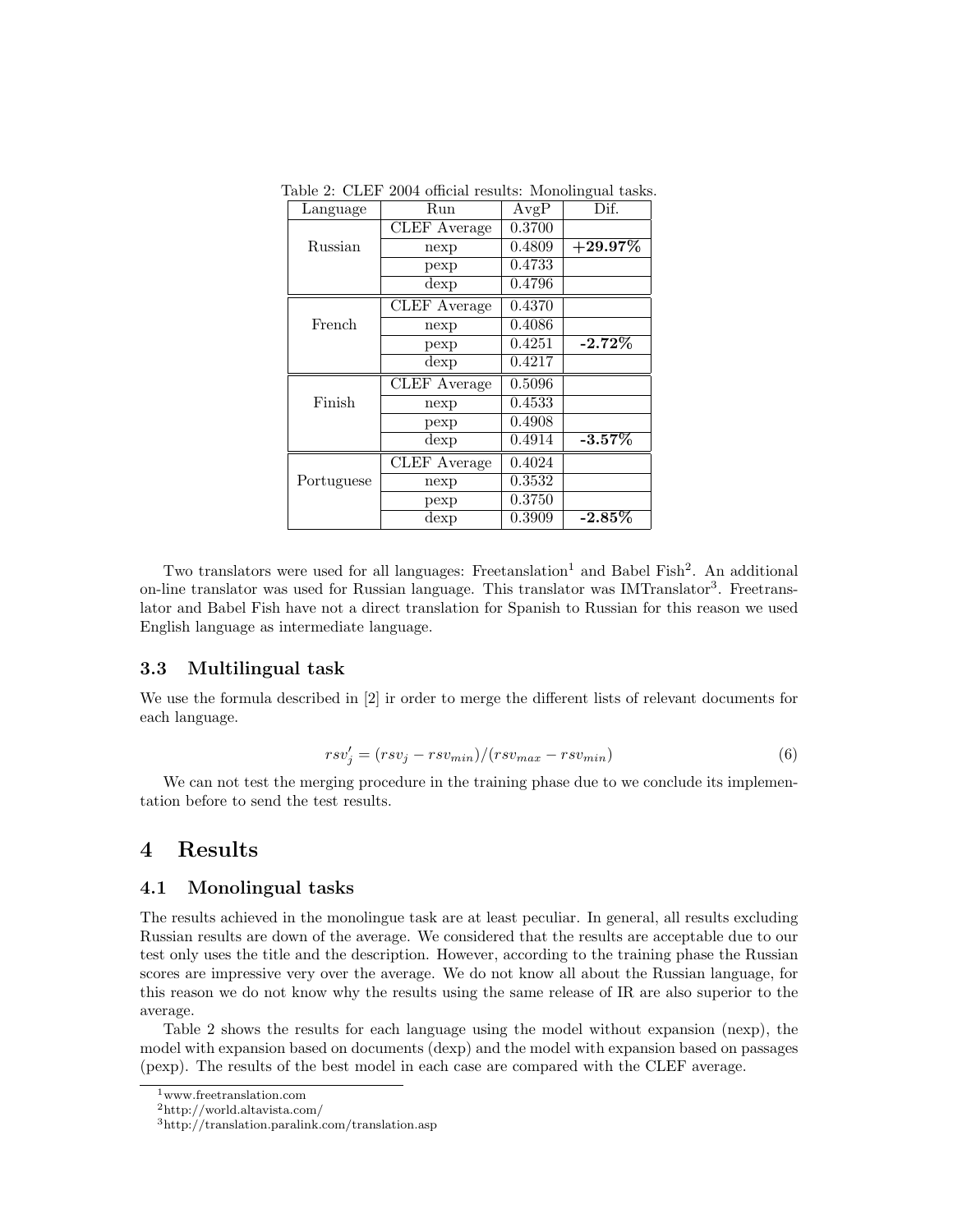Table 3: CLEF 2004 official results: Monolingual tasks.

| Language           | Run                              | AvgP   | Dif.       |
|--------------------|----------------------------------|--------|------------|
|                    | <b>CLEF</b> Average              | 0.1741 |            |
| Spanish-Rusian     | nexp                             | 0.3044 |            |
|                    | pexp                             | 0.3087 | $+77.31\%$ |
| English-Rusian     | nexp                             | 0.3296 |            |
|                    | exp                              | 0.3357 | $+92.82\%$ |
|                    | <b>CLEF</b> Average              | 0.3316 |            |
|                    | Free-translator                  |        |            |
| English-Portuguese | nexp                             | 0.2379 | $-28.25\%$ |
|                    | pexp                             | 0.2173 |            |
| Spanish-Portuguese | nexp                             | 0.2977 |            |
|                    | exp                              | 0.3243 | $-2.2\%$   |
|                    | Free-translator-Google-BabelFish |        |            |
| English-Portuguese | nexp                             | 0.2975 |            |
|                    | pexp                             | 0.3123 | $-5.83\%$  |

Table 4: CLEF 2004 official results: Multilingual tasks.

| Language | Run          | AvgP   | )if      |
|----------|--------------|--------|----------|
|          | CLEF Average | 0.2339 |          |
| English  | nexp         | 0.2204 |          |
|          | pexp         | 0.2353 | $+0.6\%$ |
|          | dexp         | 0.2330 |          |

#### 4.2 Bilingual results

Obviously, the results achieved in bilingual tests were affected by the results of monolingual track. In this way, the English-Russian and the Spanish-Russian scores are over the average whereas the results on the English-Portuguese and Spanish-Portuguese are worse than the average. Table 3 shows the scores achieved for each pair of languages with and without query expansion.

#### 4.3 Multilingual results

Table 4 shows the scores achieved in multilingual task without using the query expansion (nexp). Moreover, Table 4 presents the scores achieved using two different types of query expansion: the first one uses the model based on passages (pexp) and the second one uses the model based on documents (dexp). Best scores achieved for each pair of language was compared against the CLEF average as shows the Dif. column.

# 5 Conclusions and future works

This year our sensations are some contradictory. We did not have enough time to develop a new architecture system and to training it. We needed two weeks more to be able of tuning our system in order to increase the scores.

First of all, it is a surprise for us the excellent scores achieved in the bilingual task using the Russian as target language. We did not have any previous experience in this language and the system was the same for every task. For this reason, we can explain why the scores are better in Russian language than in other language.

An additional aspect to be considered it is the use of normalization. We could not demonstrate that the normalization improved the scores in all cases. Due to in the performed experiments this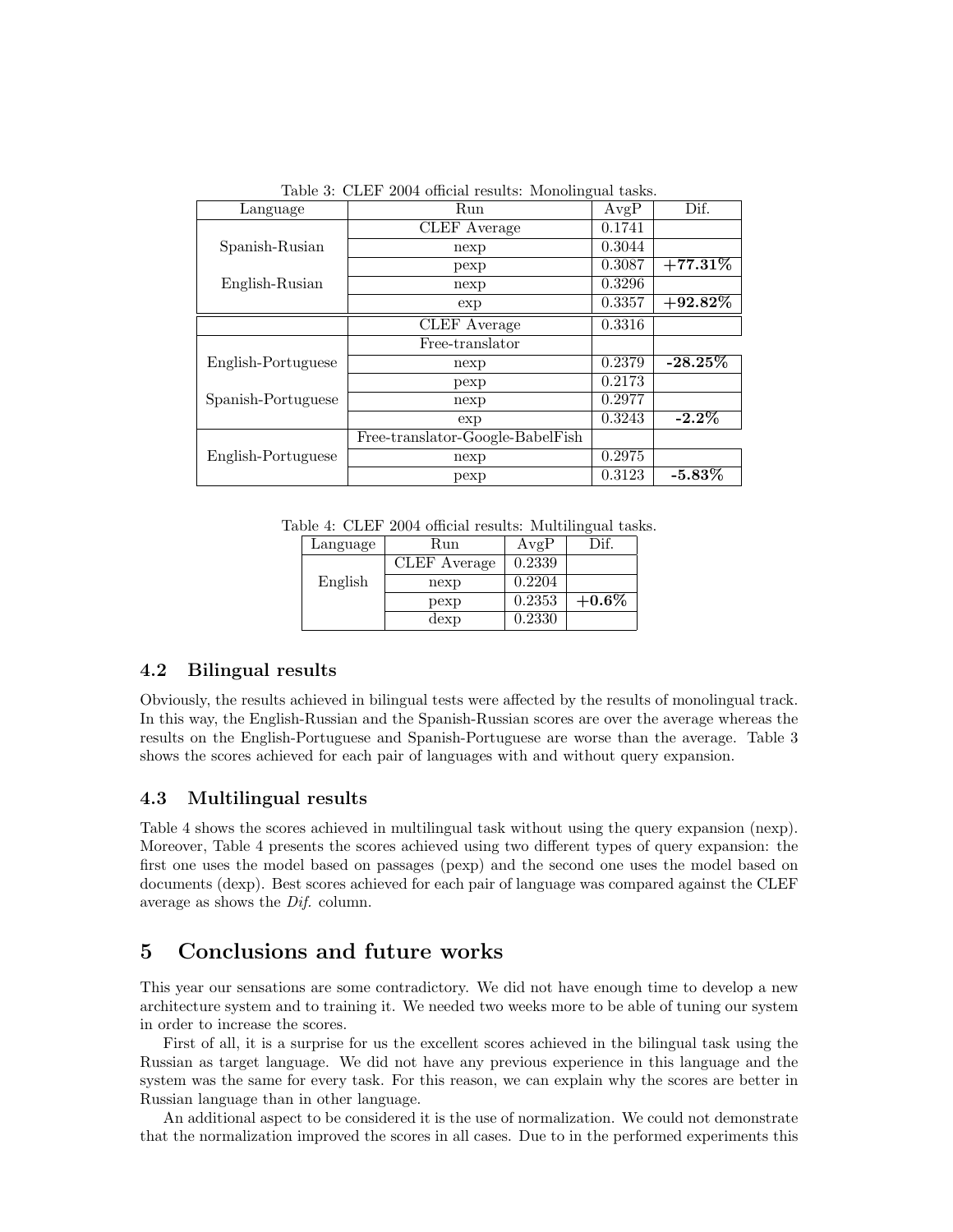fact has not been able to contrast. We want to run additional experiments in order to study this fact.

We are presented a comparison between two different query expansion models. Both models achieve similar scores but the model based on passages instead of documents is faster than the other one. Moreover, we want to check the efficiency of this model using larger documents than the CLEF collection.

Concerning to bilingual task and according our experience of last year, we follow achieving the best scores using a merging of different translator than using only all the translations. Another conclusions is that English is the best language origin to use (bilingual tests on Russian) at least if the both languages are very different. Quite the opposite occurs if both language have the same root: Romanic, Slavian, etc. (bilingual tests Spanish - Portuguese).

Concerning the multilingual task, the achieved results have been worse than the last year although they are slightly on the average of the CLEF systems. We already have known that the used model to merge document list is very dependent of the number of questions that have answer in each language. For the next edition we will hope to count on a new merging model which we have not been able to finish in this edition. Due to the results obtained int the first experiments we think this model will improve our results.

Finally, we want remark that the spent time on developing the IR-n r2 system has been allow us to do updates easily. In addition we want to emphasize the process speed in order to show the relevant passages.

## 6 Acknowlegments

This work has been partially supported by the Spanish Government (CICYT) with grant TIC2003- 07158-C04-01.

## References

- [1] Callan, J. P.: Passage-Level Evidence in Document Retrieval. In Proceedings of the 17th Annual International Conference on Research and Development in Information Retrieval, London, UK. Springer Verlag (1994) 302–310,
- [2] Chen, A.: Cross-Language Retrieval Experiments at CLEF-2002. In Peters et al. [4], 5–20.
- [3] Chen, J., Diekema, A., Taffet, M., McCracken, N., Ozgencil, N., Yilmazel, O., Liddy, E.: Question Answering: CNLP at the TREC-10 Question Answering Track. In Tenth Text REtrieval Conference (Notebook), Vol. 500-250 of NIST Special Publication, Gaithersburg, USA, Nov 2001.
- [4] Peters, C., Braschler, M., Gonzalo, J., Kluck, M. (eds.): Proceedings of the Cross-Language Evaluation Forum (CLEF 2002)., Lecture Notes in Computer Science, LNCS 2785. Springer-Verlag 2003.
- [5] García-PuigCerver, H., Llopis, F., Cano, M., Toral, A., Espí, H.: IR-n system, a Passage Retrieval Architecture. Proceedings of Text Speech and Dialogue 2004. Brno, September 2004
- [6] Hearst, M., Plaunt, C.: Subtopic structuring for full-length document access. In Sixteenth International ACM SIGIR Conference on Research and Development in Information Retrieval, Pittsburgh, PA, June 1993, 59–68.
- [7] Kaszkiel, M., Zobel, J.: Effective Ranking with Arbitrary Passages. Journal of the American Society for Information Science and Technology (JASIST), 52(4)(2001) 344–364.
- [8] Koehn, P., Knight, K.: Empirical Methods for Compond Splitting. Proceding of EACL 2003.